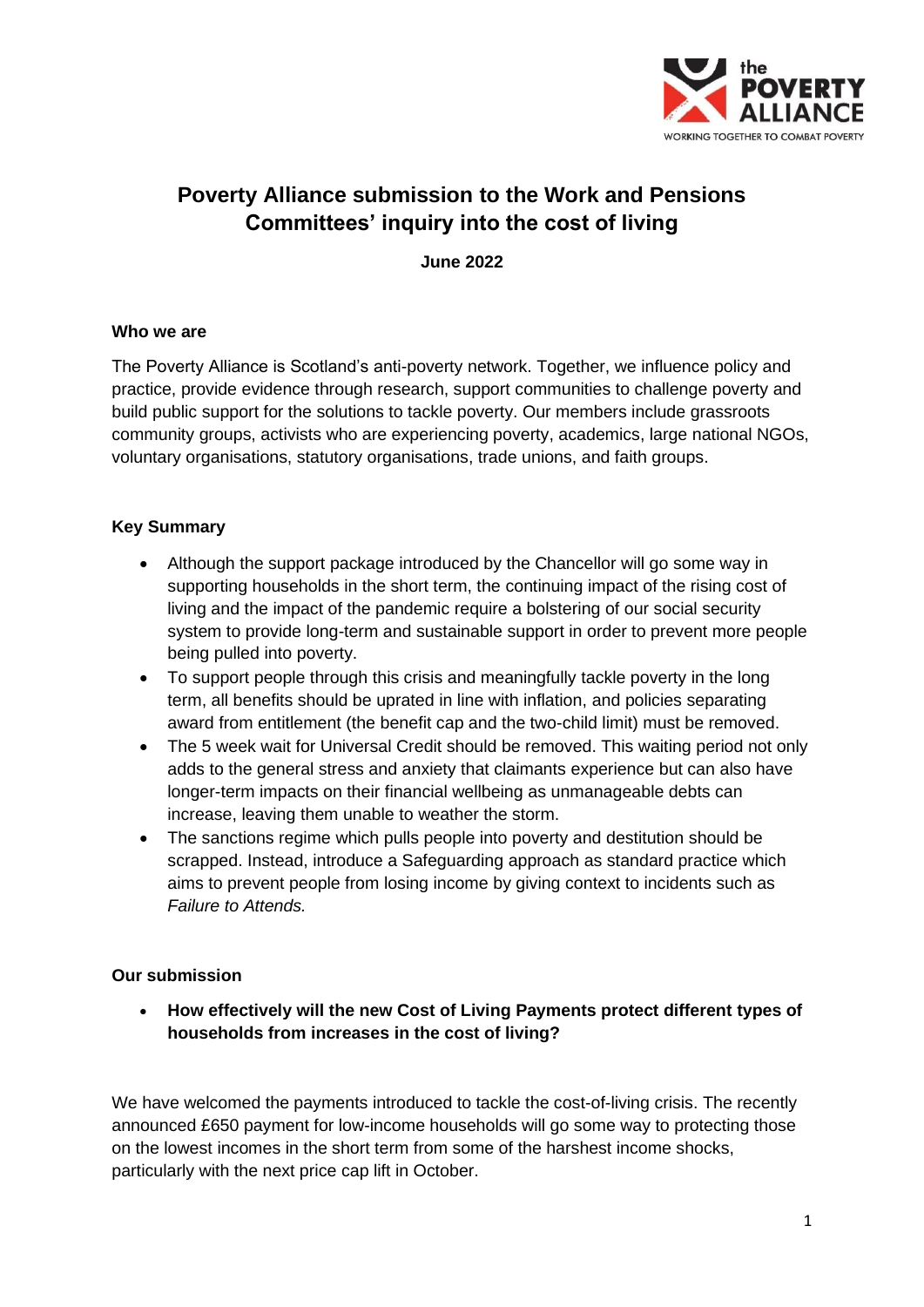Regarding the £400 household bills support. Although we welcomed this payment, we are concerned that households who are already in debt with energy costs will not see the impact of this payment as the money would go towards offsetting debt, which will fail the stated policy intent of supporting households with the rising costs of energy.

There is also no targeted support for groups such as unpaid carers and larger families, who have significantly higher costs than other households. They require additional support if they are to be protected from the income shocks posed by the rising cost of living.

Broadly, our primary concern centres around the short-term nature of this support. Although these payments will provide some support for people in the short term, their long-term impact on levels of poverty will be limited. impacts of the pandemic.

Social security in the UK has undergone significant changes and reforms over the last decade or more, which have resulted in the system being fundamentally inadequate for many; tightening rather than loosening the grip of poverty on people's lives. Policies like the benefit cap, the two-child limit and the 5-week wait for first Universal Credit payments cause significant hardship, and this will be felt even more acutely through the duration of this cost of living crisis.

In turn, levels of poverty experienced by people in working households indicate that employment alone is not sufficient in protecting people from hardship, given the prevalence of low pay and insecure contracts.

In order to efficiently protect all households from the rising cost of living, it is structural changes to both social security and employment policy (which we will expand upon these later in this response) that will make the most meaningful difference in the longer term and throughout the duration of the cost-of-living crisis.

This cost of living crisis poses the opportunity for all levels of government to do the right thing by changing the structures around social security and work which have pulled too many people into poverty. We can redesign our economy to be one that provides everyone with a decent and dignified life and protects us from the unexpected.

# • **What approach should the Government take to the uprating of benefits and state pensions in future years?**

We share concerns with other organisations regarding the inadequacy of the UK social security.

In the short term, we support calls for all benefits to be immediately uprated in line with inflation and for the UK Government to shorten the time between assessing CPI in Autumn and uprating in Spring to ensure uprating reflects genuine inflation.

On state pensions, we would call for an immediate review on the adequacy of the amounts paid and whether these are fit for purpose in 2022.

In the medium term, the UK Government should commit to removing policies that separate entitlement from award such as the benefit cap and the two-child limit. Our campaign *Scrap*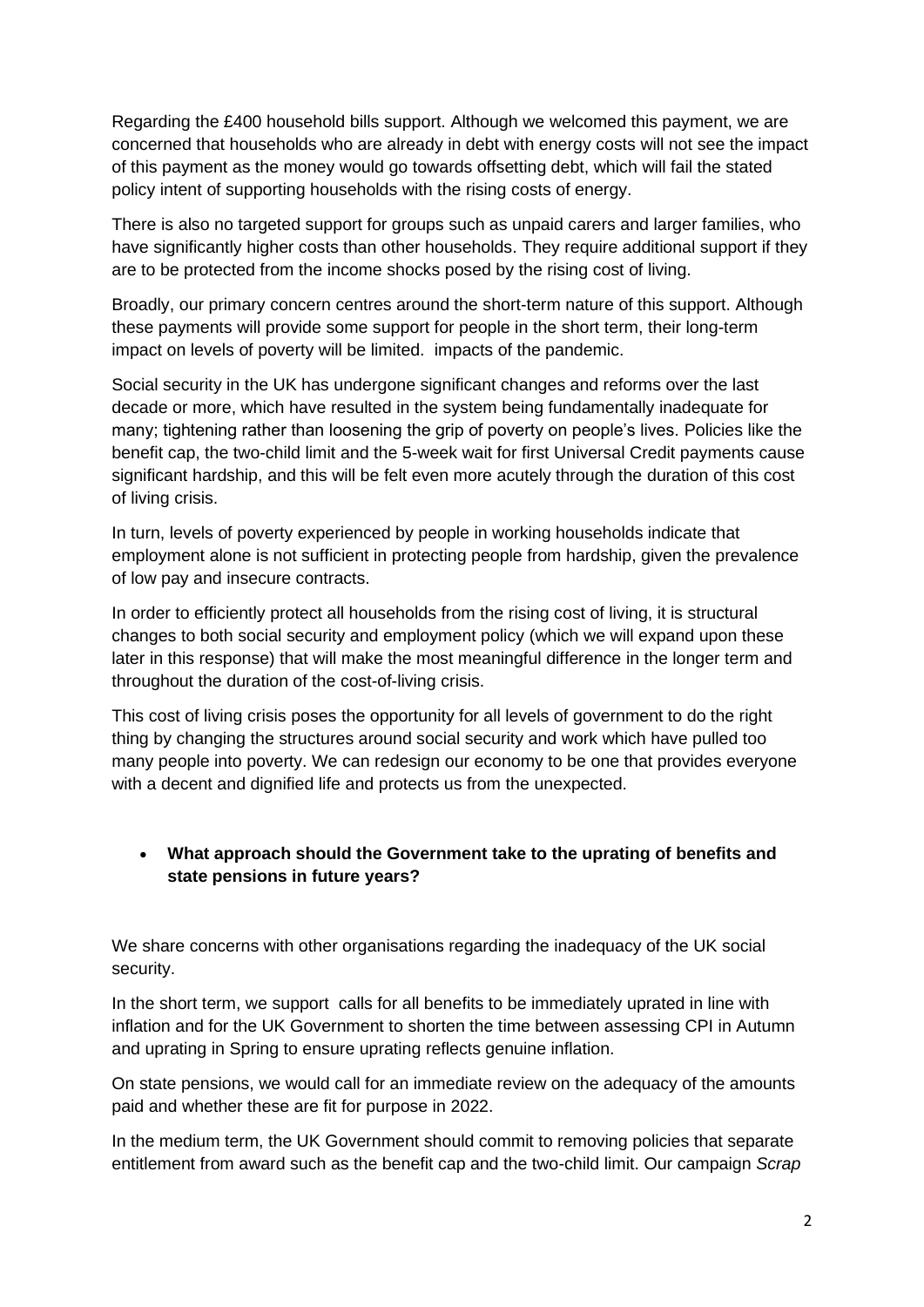*the Cap* has called for the removal of the benefit cap, with data showing that this policy overwhelmingly impacts households who are unable to work due to having a disability or childcare responsibilities; worsening outcomes and trapping them in poverty<sup>1</sup>.

- **Following the Chancellor's announcement on 26 May, are there other ways in which the Government should increase support for people on legacy benefits and state pensions ahead of the next scheduled benefit uprating in Spring 2023?**
- **What changes should DWP make to their deductions policies and practices to protect those on Universal Credit and legacy benefits from reduced incomes?**

# Debt

The UK Government should reduce the maximum cap on Universal Credit debt deductions from 25% to 15% and a maximum cap for state debt deductions at 5%. Participants in our research *How well is Universal Credit supporting people in Glasgow* who had experience of claiming and living on Universal Credit experienced high levels of stress and financial insecurity due to deductions, which often had to be managed alongside other debts.<sup>2</sup>

Increasing the cap on deductions from Universal Credit for state debt would help to reduce the harm caused when households are faced with a reduction in income due to deductions to reduce debt. These deductions can pull households further into poverty and does little to support households from falling into new debt as they have even less money to afford everyday living costs.

# **Sanctions**

We strongly disagree with the use of sanctions within the UK social security system. We do not believe sanctions are effective in supporting people into work, and instead they act to push people into poverty and destitution. This has been conveyed to us by participants in our research on Universal Credit and in reports such as the *Welfare Conditionality Project* who found that Benefit sanctions do little to enhance people's motivation to prepare for, seek, or enter paid work/ Conversely, sanction routinely trigger profoundly negative personal, financial, health and behavioural outcomes and push some people away from collectivised welfare provisions<sup>3</sup>.

<sup>1</sup> <https://www.povertyalliance.org/wp-content/uploads/2022/01/Scrap-the-cap-campaign-pack-3-1.pdf>

<sup>2</sup> [https://www.povertyalliance.org/wp-content/uploads/2020/06/How-well-is-Universal-Credit-supporting](https://www.povertyalliance.org/wp-content/uploads/2020/06/How-well-is-Universal-Credit-supporting-people-in-Glasgow.pdf)[people-in-Glasgow.pdf](https://www.povertyalliance.org/wp-content/uploads/2020/06/How-well-is-Universal-Credit-supporting-people-in-Glasgow.pdf)

<sup>3</sup> [http://www.welfareconditionality.ac.uk/wp-content/uploads/2018/06/40475\\_Welfare-](http://www.welfareconditionality.ac.uk/wp-content/uploads/2018/06/40475_Welfare-Conditionality_Report_complete-v3.pdf)[Conditionality\\_Report\\_complete-v3.pdf](http://www.welfareconditionality.ac.uk/wp-content/uploads/2018/06/40475_Welfare-Conditionality_Report_complete-v3.pdf)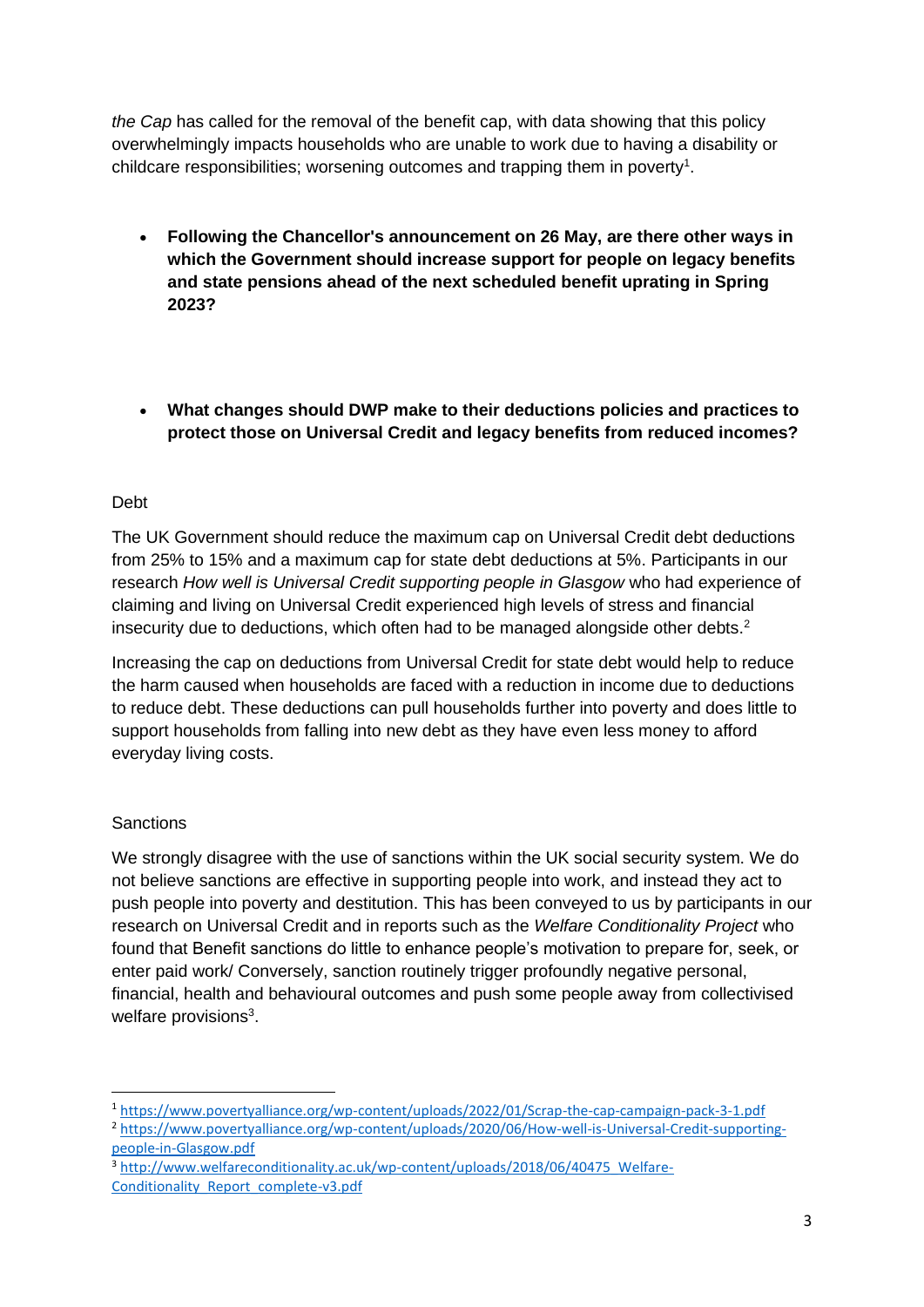Our research *How well is Universal Credit Supporting People in Glasgow* showed that sanctions were viewed as being ineffective by Job Centre staff in influencing claimants to move towards work, with many emphasising that they would seek every alternative option rather than using a sanction<sup>4</sup>.

Participants were very critical of the use of sanctions. They felt as a response their use was disproportionate and that the adverse consequences of being sanctioned were detrimental:

*"I don't want to be very angry and negative, but I just genuinely feel and know that people are just almost cast off from society when they're on these benefits. It's very, very difficult to feel that … it's difficult get out of that hole. So if you're on a sanction, you're making it even worse. There ain't no benefits to being on sanction … to get a sanction. I don't know what it's meant to achieve."<sup>5</sup>*

Those who had experience of claiming Universal Credit emphasised that the fear of sanctions caused significant anxiety. Additionally, claimants interviewed felt that the conditions placed upon those with job-search expectations were unrealistic and that work coaches did not explain it well enough. The impact of this stringent expectation on claimants' feelings of anxiety around Universal Credit was evident in the interviews conducted for this research:

*"It's not about apply for that, apply for that – that's what folk think they need to do, and it's freaking them out, it really is, folk are losing sleep over it. You've got to explain, it's not all about job hunting, it's about everything related to it. And they've just not … big 35 on the sheet, sign that. And it's far too arbitrary, it's horrible. So, explain that, and soften it, you need to be a bit more flexible with that. Because some folk just haven't got the computer skills, know what I mean."*

The participants' accounts highlighted their constant worry of whether they were 'doing enough' to meet the expectations of their work coach and the job-search expectations included in their claimant commitment.

This left people feeling disempowered and lacking in independence, which in turn led to a sense of a resigned acquiescence, which was evident across the interviews and in the Universal Credit claimant workshop.

*"I don't see that as encouraging an independent spirit in myself. It's not empowering to be frightened … It's actually pretty hostile"* 

Contextually, it is important to note that the people most likely to receive sanctions are groups with more complex needs such as those in temporary accommodation or those facing mental health issues<sup>6</sup>. In these contexts, researchers found that a Safeguarding approach was more useful in ensuring claimants were not losing out on money. Some examples of good practice include the establishment of partnership protocols in Glasgow ensuring that where partner agencies were working with clients in very challenging circumstances, they could work with named contacts at the DWP to ensure this was known

<sup>4</sup> [https://www.povertyalliance.org/wp-content/uploads/2020/06/How-well-is-Universal-Credit-supporting](https://www.povertyalliance.org/wp-content/uploads/2020/06/How-well-is-Universal-Credit-supporting-people-in-Glasgow.pdf)[people-in-Glasgow.pdf](https://www.povertyalliance.org/wp-content/uploads/2020/06/How-well-is-Universal-Credit-supporting-people-in-Glasgow.pdf)

<sup>5</sup> As above

<sup>6</sup> [https://www.povertyalliance.org/wp-content/uploads/2020/06/How-well-is-Universal-Credit-supporting](https://www.povertyalliance.org/wp-content/uploads/2020/06/How-well-is-Universal-Credit-supporting-people-in-Glasgow.pdf)[people-in-Glasgow.pdf](https://www.povertyalliance.org/wp-content/uploads/2020/06/How-well-is-Universal-Credit-supporting-people-in-Glasgow.pdf)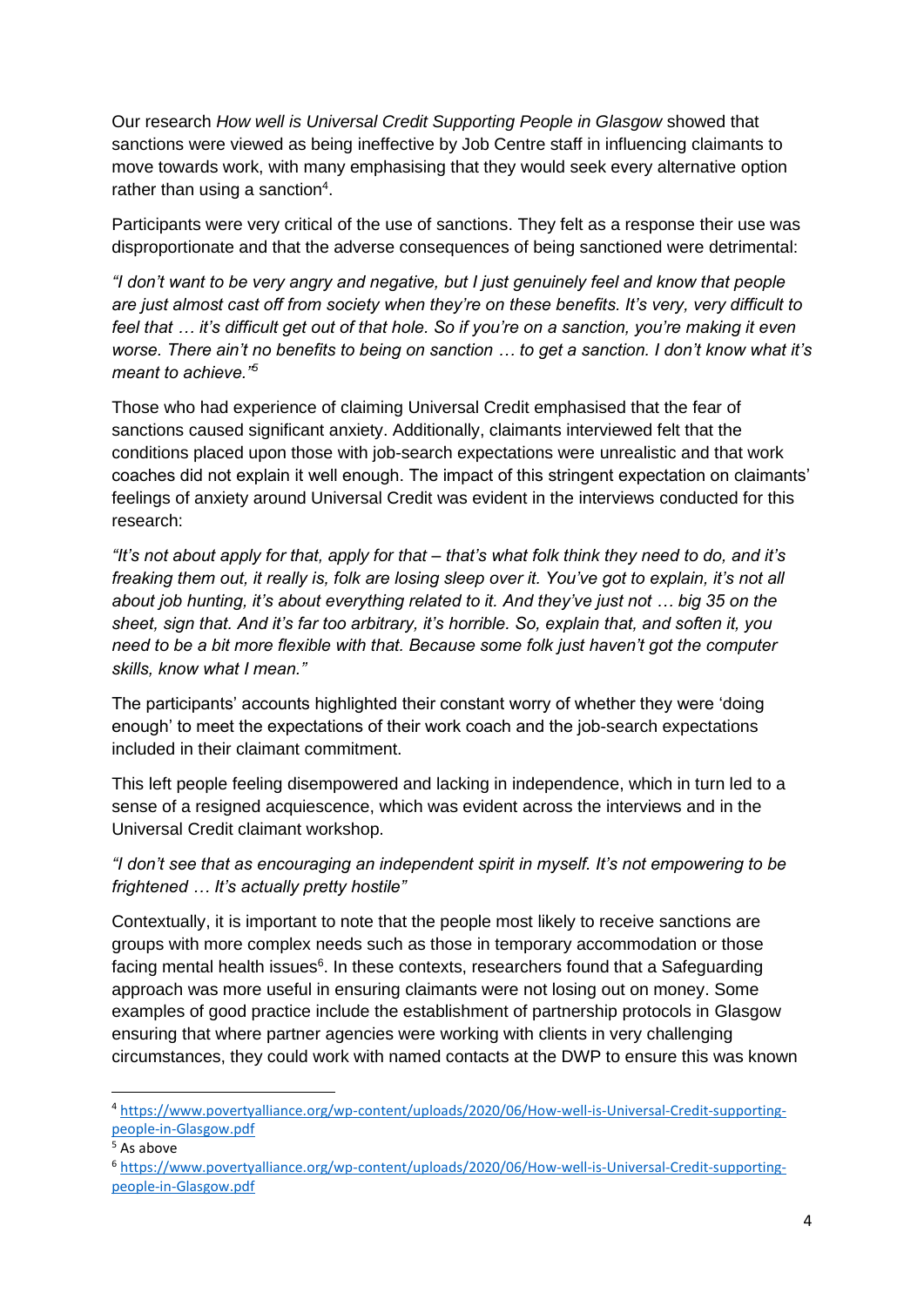and likely issues could be anticipated – that is, trying to avoid sanctions for a 'Failure to Attend', for example, being applied because the DWP could not reach a client and was unaware of the difficult circumstances they were in.

#### Digital Access

A further step that could help protect those on Universal Credit and legacy benefits from reduced incomes is providing more support for those who lack digital access or digital literacy.

One participant in the *How well is Universal Credit supporting people in Glasgow* research explained that they had received a sanction due to a lack of IT skills, which meant they struggled to complete their online journal:

*"I found it really difficult because I was not at school and I never ever picked the IT skills and the computers and that sort of thing, and I had to log into the computers and do it through that way, as you've seen me there, I found it really difficult and I had to get people to do it for me, and due to that, because I didn't know how to log into the computer correctly, I ended up getting sanctioned, £10.50 a day for 90 days because I didn't log in in time, apparently."* <sup>7</sup>

Digital access in terms of being unable to afford broadband, IT equipment and data, as well as a lack of knowledge in how to use these to access online platforms has been a recurring issue in research conducted by the Poverty Alliance and is a prominent theme in much of our *Get Heard Scotland* research. *Get Heard Scotland* is a project conducted by Poverty Alliance and funded by the Scottish Government which works to amplify the voices of those living on living on low incomes in Scotland. Lack of digital access and literacy can prevent people from being able to access basic services such as education, job applications and socialising<sup>8</sup>. For those facing financial concerns, it can pose a significant barrier to advice and information on income maximisation opportunities and what support is available to them through social security, and charities and third sector organisations<sup>9</sup>.

Further investment and promotion of services that provide digital access and literacy is one positive step that can help ease this pressure in the medium to long term. As part of this, we would call for the provision of good quality, affordable broadband to all low-income households in recognition of the status of internet access as a need, not a luxury. However, in the immediate need for greater support during this cost of living crisis, the UK Government should work to ensure that there is a greater availability of non-online applications for Universal Credit and ensure that individuals are not sanctioned for being unable to access the online journal and other resources currently necessary for receiving Universal Credit and other benefits.

<sup>7</sup> As above

<sup>8</sup> [https://www.povertyalliance.org/wp-content/uploads/2022/05/Low-Income-and-Debt-response-Poverty-](https://www.povertyalliance.org/wp-content/uploads/2022/05/Low-Income-and-Debt-response-Poverty-Alliance.pdf)[Alliance.pdf](https://www.povertyalliance.org/wp-content/uploads/2022/05/Low-Income-and-Debt-response-Poverty-Alliance.pdf)

<sup>9</sup> [https://www.povertyalliance.org/wp-content/uploads/2022/03/TPA\\_GHS\\_Child\\_Poverty\\_Plan\\_2022-26.pdf](https://www.povertyalliance.org/wp-content/uploads/2022/03/TPA_GHS_Child_Poverty_Plan_2022-26.pdf)